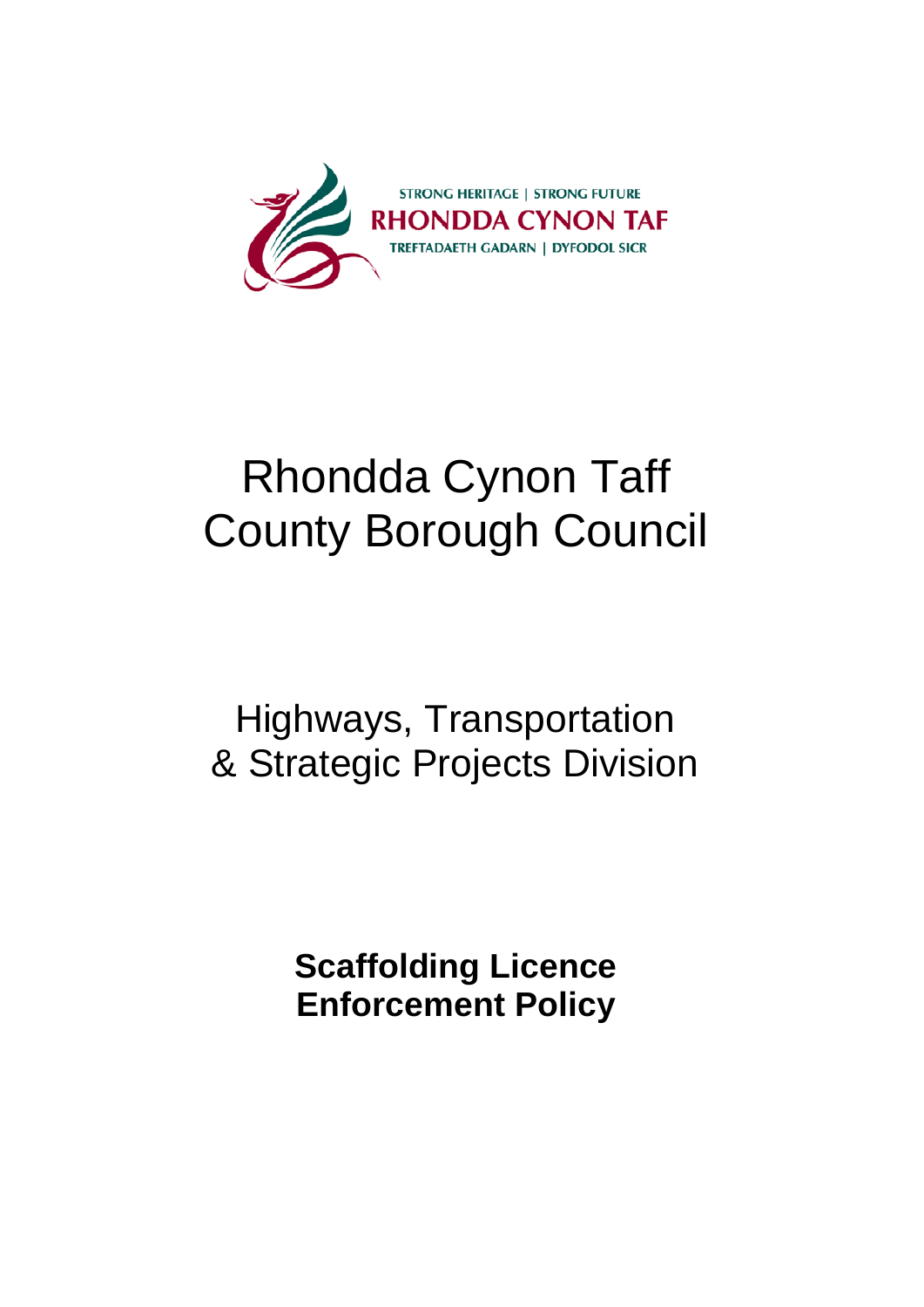# **1. INTRODUCTION**

- 1.1 The Council, as a Highway Authority, recognises that there is a need for residents and businesses to use scaffolding structures, and that under certain circumstances the appropriate, or only, place that such scaffolding structures can be located will be on the highway. However, such scaffolding structures must be placed in a controlled manner to ensure that safety on the highway is maintained and that traffic flow is not unduly affected.
- 1.2 This document provides guidance to the Council's Streetworks (NRASWA) Section for the effective and safe agreement and enforcement relating to the control of scaffolding structures placed on the highway.
- 1.3 The policy and associated procedures aim to minimise, as much as is reasonably possible, the potential for the disruption of the use of the highway for transport purposes and support more effective controls in the event of companies whom fail to comply and adhere to the Council's policies.

# **2. LEGISLATIVE BACKGROUND**

- 2.1 Under the terms of the Highways Act 1980 (and following the introduction of the local authorities (Transport Charges) Regulations 1998) and further requirements imposed by the Traffic Management Act 2004, which has reinforced the importance which Highway Authorities place on relieving traffic congestion and ensuring the safety of temporary obstructions on the highway, it is now the practice for Highway Authorities to charge scaffolding companies for the consideration of applications to place a scaffolding structure on the highway.
- 2.2 The provision of the Highways Act 1980 assists Highway Authorities in controlling the legal occupation of the highway, while ensuring that the needs and safety of road users are properly considered.
- 2.3 The following legislation governs other aspects of the control and placement of scaffolding structure on the highway:
	- Under s169 of the Highways Act (1980), the owner of a scaffolding structure placed on the highway without permission from the Highways Authority shall be guilty of an offence. (The Council reserves the right to require the scaffolding structure to be removed forthwith at the expense of the owner without prejudice to any claim or right that may have arisen. The cost of removal, disposal and storage of the scaffolding structure will be charged to the scaffolding owner (up to a maximum of £5,000).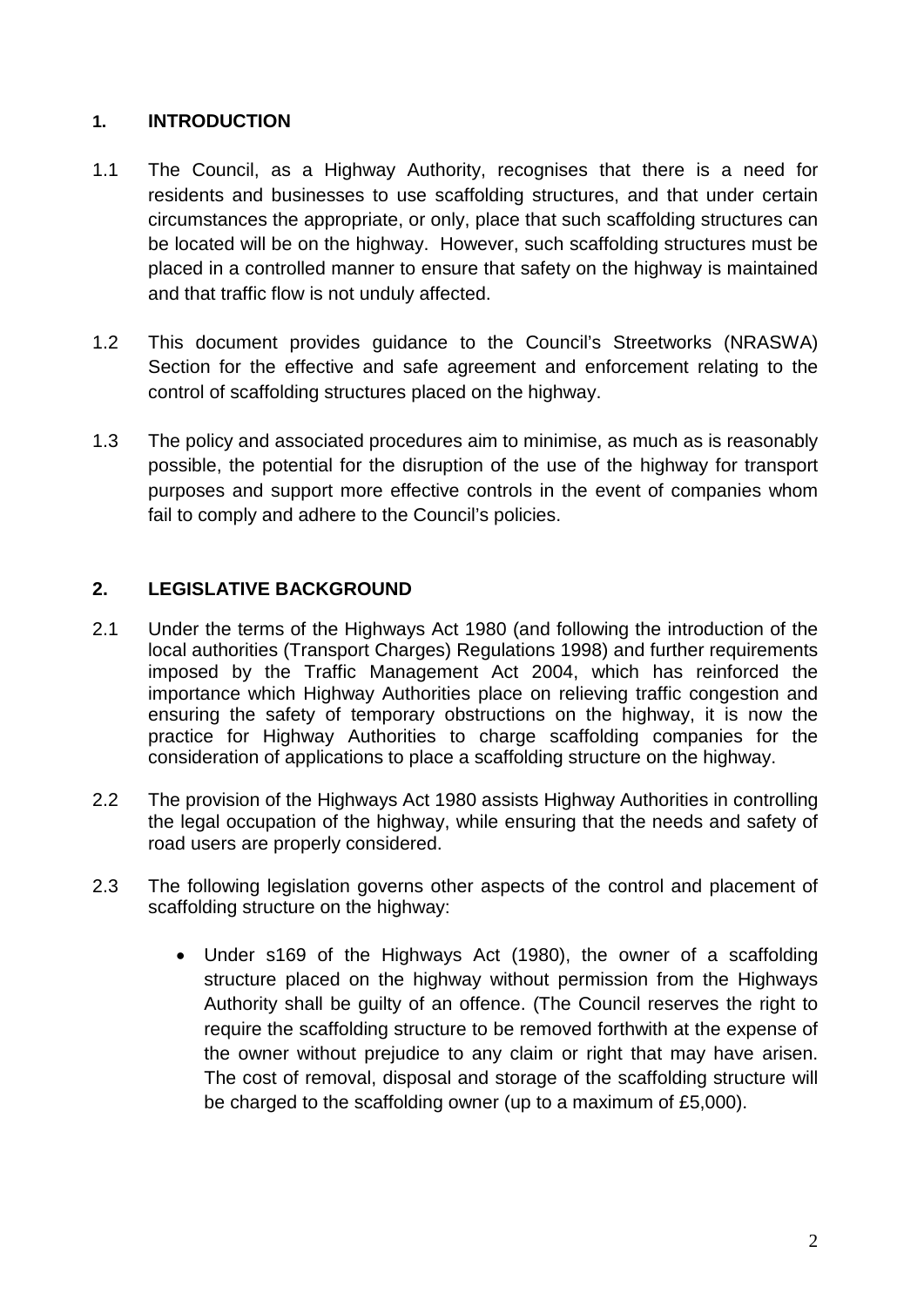# **3. SERVICE OBJECTIVES**

- 3.1 The purpose of the new policy is to:
	- Encourage the authorised placement of a scaffolding structure on the highway by pursuing legal action against those companies whom do not comply with statutory undertakings as prescribed in the Highways Act 1980.
	- Encourage the registration of scaffolding companies with the Council to ensure public liability insurance is in place and to ensure compliant business operations are met in accordance with the Council's policies.

#### **4. SCAFFOLDING LICENCE CHARGES**

- 4.1 The Council charges a non-returnable determination fee, (currently set at £26.85), to cover the costs associated with the consideration of the placement of a scaffolding structure on the highway and the issuing of each individual licence.
- 4.2 Each licence, if approved, will cover a period of 14 consecutive calendar days.
- 4.3 Extensions (additional 14 consecutive calendar day periods) may be authorised at the discretion of the Council but will incur further determination fee charges per licence issued.

#### **5. SCAFFOLDING COMPANY REGISTRATION**

- 5.1 The Council will only issue scaffolding licences to those companies whom register with the Council. (There will be no fee charged for registration).
- 5.2 The registration process is required to ensure that all companies have appropriate levels of public liability insurance.
- 5.3 Failure to provide the appropriate documentation, or failure to comply with the Council's payment terms, may result in a refusal to issue any further licences until all debts are balanced and all operating procedures have been adhered to.
- 5.4 The option to make a retrospective payment will not be available to any unregistered company and the scaffolding structure may be removed with immediate effect.

#### **6. NON-COMPLIANCE PROCEDURES**

6.1 The Council will undertake a phased approach to enforce any unauthorised scaffolding structure ranging from retrospective charges and fees to the removal, disposal and storage of the scaffolding structure, and legal action to recover costs.